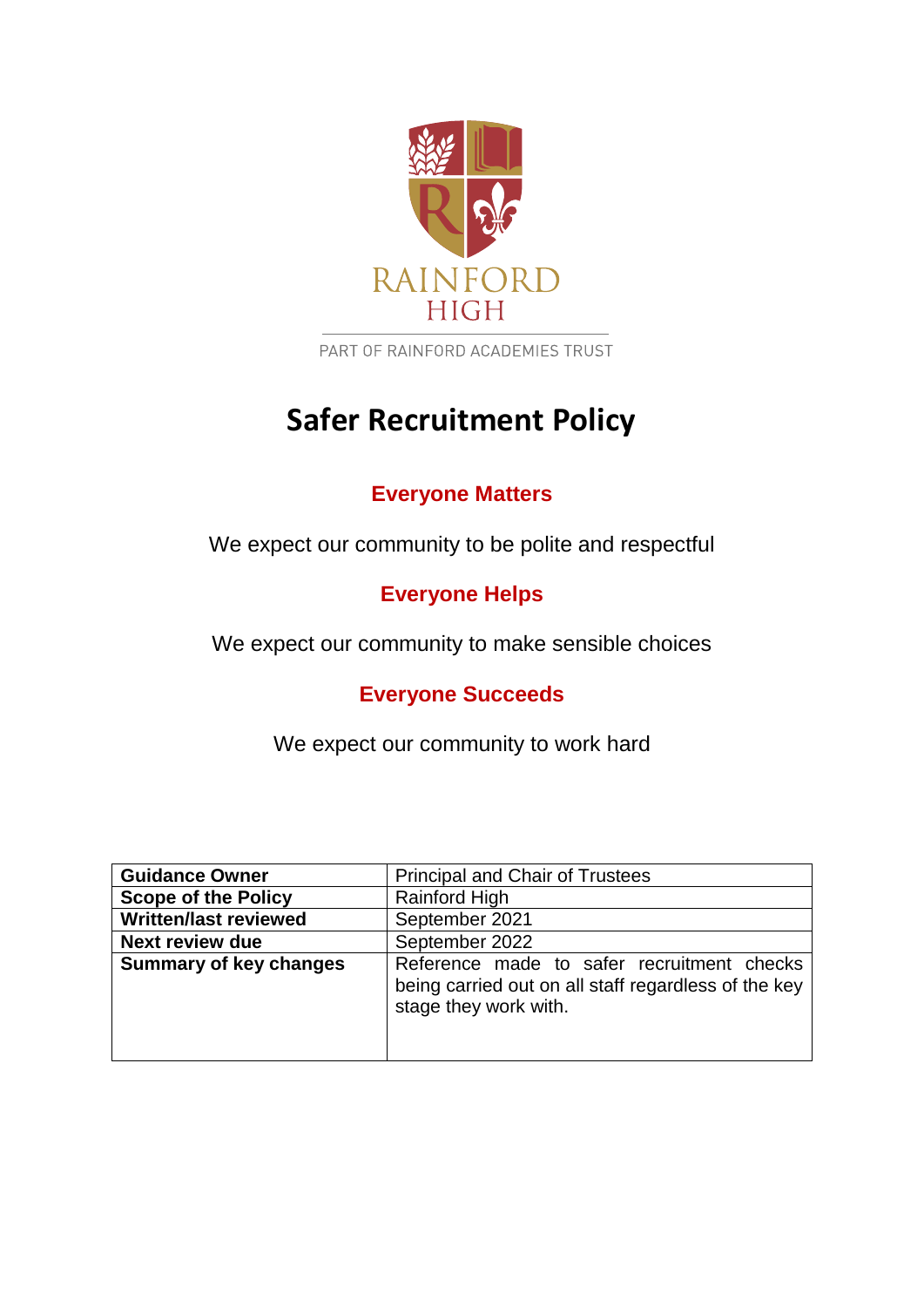We will record all information on the checks carried out in the school's single central record (SCR). Copies of these checks, where appropriate, will be held in individuals' personnel files. We follow requirements and best practice in retaining copies of these checks, as set out below.

#### **New staff**

When appointing new staff, we will:

- Verify their identity
- Obtain (via the applicant) an enhanced Disclosure and Barring Service (DBS) certificate, including barred list information for those who will be engaging in regulated activity (see definition below). We will not keep a copy of this for longer than 6 months
- Obtain a separate barred list check if they will start work in regulated activity before the DBS certificate is available
- Verify their mental and physical fitness to carry out their work responsibilities
- Verify their right to work in the UK. We will keep a copy of this verification for the duration of the member of staff's employment and for 2 years afterwards
- Verify their professional qualifications, as appropriate
- Ensure they are not subject to a prohibition order if they are employed to be a teacher
- Carry out further additional checks, as appropriate, on candidates who have lived or worked outside of the UK, including (where relevant) any teacher sanctions or restrictions imposed by a European Economic Area professional regulating authority, and criminal records checks or their equivalent
- Check that candidates taking up a management position are not subject to a prohibition from management (section 128) direction made by the secretary of state

We will ask for written information about previous employment history and check that information is not contradictory or incomplete.

We will seek references on all short-listed candidates, including internal candidates, before interview. We will scrutinise these and resolve any concerns before confirming appointments. The references requested will ask specific questions about the suitability of the applicant to work with children.

**Regulated activity** means a person who will be:

- Responsible, on a regular basis in a school or college, for teaching, training, instructing, caring for or supervising children; or
- Carrying out paid, or unsupervised unpaid, work regularly in a school or college where that work provides an opportunity for contact with children; or
- Engaging in intimate or personal care or overnight activity, even if this happens only once and regardless of whether they are supervised or not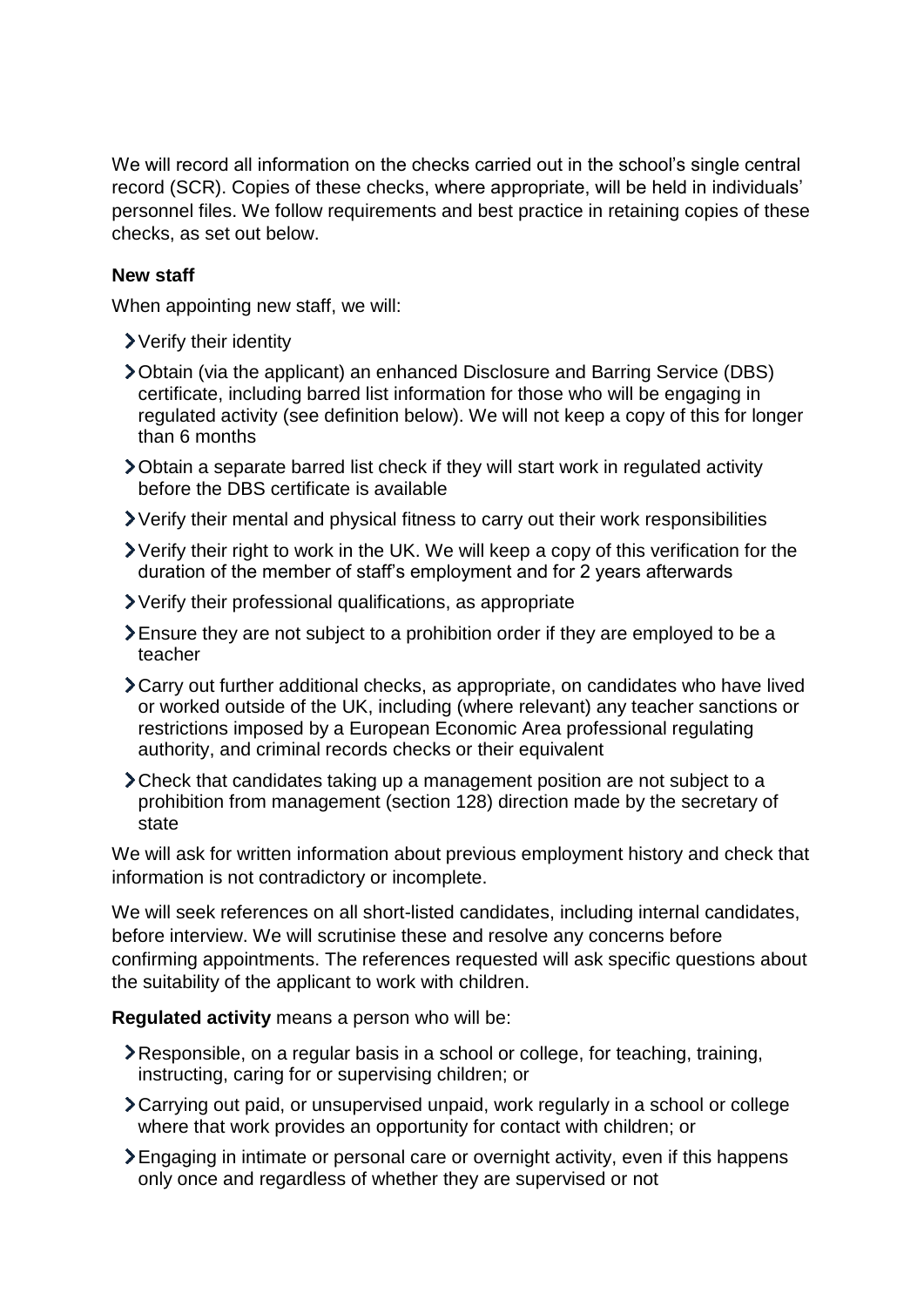# **Existing staff**

If we have concerns about an existing member of staff's suitability to work with children, we will carry out all the relevant checks as if the individual was a new member of staff. We will also do this if an individual moves from a post that is not regulated activity to one that is.

We will refer to the DBS anyone who has harmed, or poses a risk of harm, to a child or vulnerable adult where:

- We believe the individual has engaged in relevant conduct or
- The individual has received a caution or conviction for a relevant offence, or there is reason to believe the individual has committed a listed relevant offence, under the [Safeguarding Vulnerable Groups Act 2006 \(Prescribed Criteria and](http://www.legislation.gov.uk/uksi/2009/37/contents/made)  [Miscellaneous Provisions\) Regulations 2009;](http://www.legislation.gov.uk/uksi/2009/37/contents/made) or
- The 'harm test' is satisfied in respect of the individual (i.e. they may harm a child or vulnerable adult or put them at risk of harm); and
- The individual has been removed from working in regulated activity (paid or unpaid) or would have been removed if they had not left

#### **Agency and third-party staff**

We will obtain written notification from any agency or third-party organisation that it has carried out the necessary safer recruitment checks that we would otherwise perform. We will also check that the person presenting themselves for work is the same person on whom the checks have been made.

## **Contractors**

We will ensure that any contractor, or any employee of the contractor, who is to work at the school has had the appropriate level of DBS check (this includes contractors who are provided through a PFI or similar contract). This will be:

- An enhanced DBS check with barred list information for contractors engaging in regulated activity
- An enhanced DBS check, not including barred list information, for all other contractors who are not in regulated activity but whose work provides them with an opportunity for regular contact with children

We will obtain the DBS check for self-employed contractors.

We will not keep copies of such checks for longer than 6 months.

Contractors who have not had any checks will not be allowed to work unsupervised or engage in regulated activity under any circumstances.

We will check the identity of all contractors and their staff on arrival at the school.

#### **Trainee/student teachers**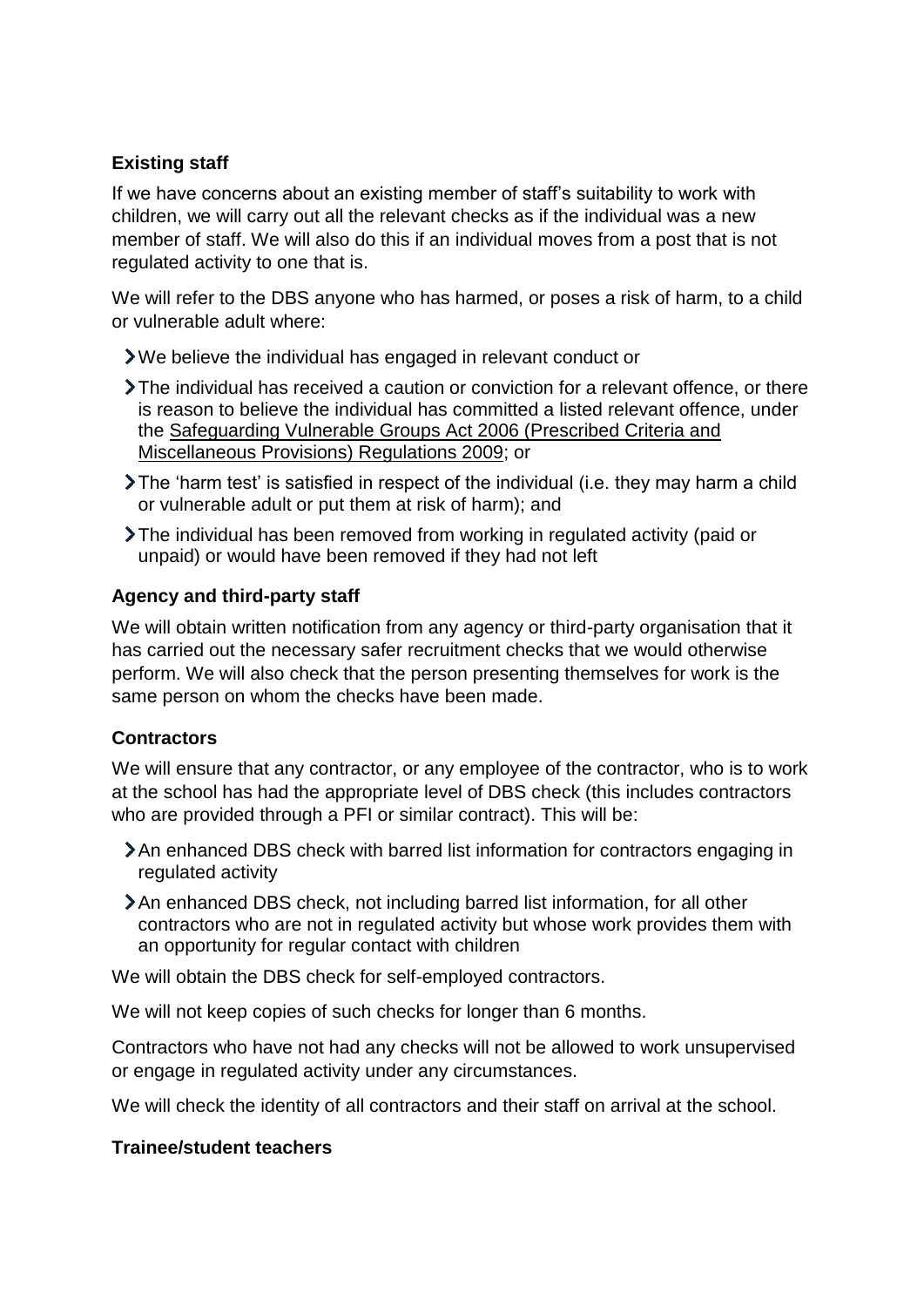Where applicants for initial teacher training are salaried by us, we will ensure that all necessary checks are carried out.

Where trainee teachers are fee-funded, we will obtain written confirmation from the training provider that necessary checks have been carried out and that the trainee has been judged by the provider to be suitable to work with children. We will confirm their identity when they arrive on site by checking their photographic ID.

#### **Volunteers**

We will:

- Never leave an unchecked volunteer unsupervised or allow them to work in regulated activity
- Obtain an enhanced DBS check with barred list information for all volunteers who are new to working in regulated activity
- Carry out a risk assessment when deciding whether to seek an enhanced DBS check without barred list information for any volunteers not engaging in regulated activity. We will retain a record of this risk assessment

## **Trustees**

All schools include:

All trustees will have an enhanced DBS check without barred list information.

They will have an enhanced DBS check with barred list information if working in regulated activity.

The chair of the board will have their DBS check countersigned by the secretary of state.

All proprietors, trustees, local governors and members will also have the following checks:

- A section 128 check (to check prohibition on participation in management under [section 128 of the Education and Skills Act 2008\)](https://www.legislation.gov.uk/ukpga/2008/25/section/128).
- >Identity
- Right to work in the UK
- Other checks deemed necessary if they have lived or worked outside the UK

## **Staff working in alternative provision settings**

Where we place a pupil with an alternative provision provider, we obtain written confirmation from the provider that they have carried out the appropriate safeguarding checks on individuals working there that we would otherwise perform.

## **Adults who supervise pupils on work experience**